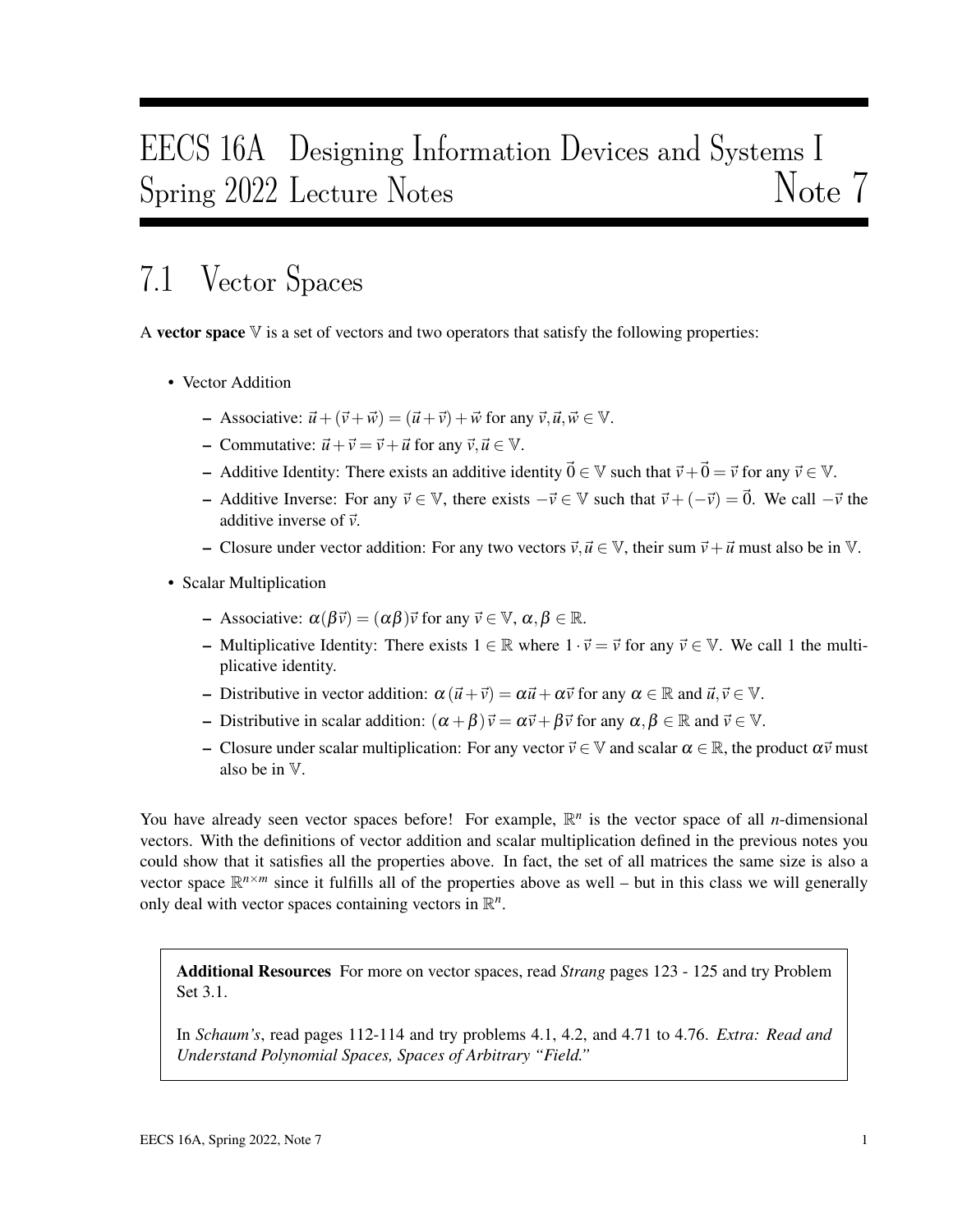### 7.1.1 Bases

We can use a series of vectors to define a vector space. We call this set of vectors a **basis**, which we define formally below:

#### Definition 7.1 (Basis):

Given a vector space V, a set of vectors  $\{\vec{v}_1,\vec{v}_2,...,\vec{v}_n\}$  is a **basis** of the vector space if it satisfies the following two properties:

- $\vec{v}_1, \vec{v}_2, \dots, \vec{v}_n$  are linearly independent vectors
- For any vector  $\vec{v} \in \mathbb{V}$ , there exist scalars  $\alpha_1, \alpha_2, ..., \alpha_n \in \mathbb{R}$  such that  $\vec{v} = \alpha_1 \vec{v}_1 + \alpha_2 \vec{v}_2 + ... + \alpha_n \vec{v}_n$ .

Intuitively, a basis of a vector space is the *minimum* set of vectors needed to represent all vectors in the vector space. If a set of vectors is linearly dependent and "spans" the vector space, it is still not a basis because we can remove at least one vector from the set and the resulting set will still span the vector space.

The next natural question to ask is: Given a vector space, is the basis unique? Intuitively, it is not because multiplying one of the vectors in a given basis by a nonzero scalar will not affect the linear independence or span of the vectors. We could alternatively construct another basis by replacing one of the vectors with the sum of itself and any other vector in the set.

To illustrate this mathematically, suppose  $\{\vec{v_1}, \vec{v_2}, \dots, \vec{v_n}\}$  is a basis for the vector space we are considering. Then

$$
\{\alpha \vec{v_1}, \vec{v_2}, \dots, \vec{v_n}\}\tag{1}
$$

where  $\alpha \neq 0$  is also a basis because, just as we've seen in Gaussian elimination row operations, multiplying a row by a nonzero constant does not change the linear independence or dependence of the rows. We can generalize this to say that multiplying a vector by a nonzero scalar also does not change the linear independence of the set of vectors. In addition, we know that

$$
span(\{\vec{v_1}, \vec{v_2}, \dots, \vec{v_n}\}) = span(\{\alpha \vec{v_1}, \vec{v_2}, \dots, \vec{v_n}\}).
$$
\n(2)

because any vector in  $span({\{\vec{v_1}, \vec{v_2}, \dots, \vec{v_n}\}})$  can be created as a linear combination of the set  $\{\alpha \vec{v_1}, \vec{v_2}, \dots, \vec{v_n}\}$ by dividing the scale factor on  $\vec{v}_1$  by  $\alpha$ . We can use a similar argument to show that  $\{\vec{v}_1 + \vec{v}_2, \vec{v}_2, \dots, \vec{v}_n\}$  is also a basis for the same vector space.

**Example 7.1** (Vector space  $\mathbb{R}^3$ )): Let's try to find a basis for the vector space  $\mathbb{R}^3$ . We want to find a set of vectors that can represent any vector of the form  $\left|b\right|$  *a c* 1 where  $a, b, c \in \mathbb{R}$ . One basis could be the set of

standard unit vectors:

$$
\left\{ \begin{bmatrix} 1 \\ 0 \\ 0 \end{bmatrix}, \begin{bmatrix} 0 \\ 1 \\ 0 \end{bmatrix}, \begin{bmatrix} 0 \\ 0 \\ 1 \end{bmatrix} \right\}
$$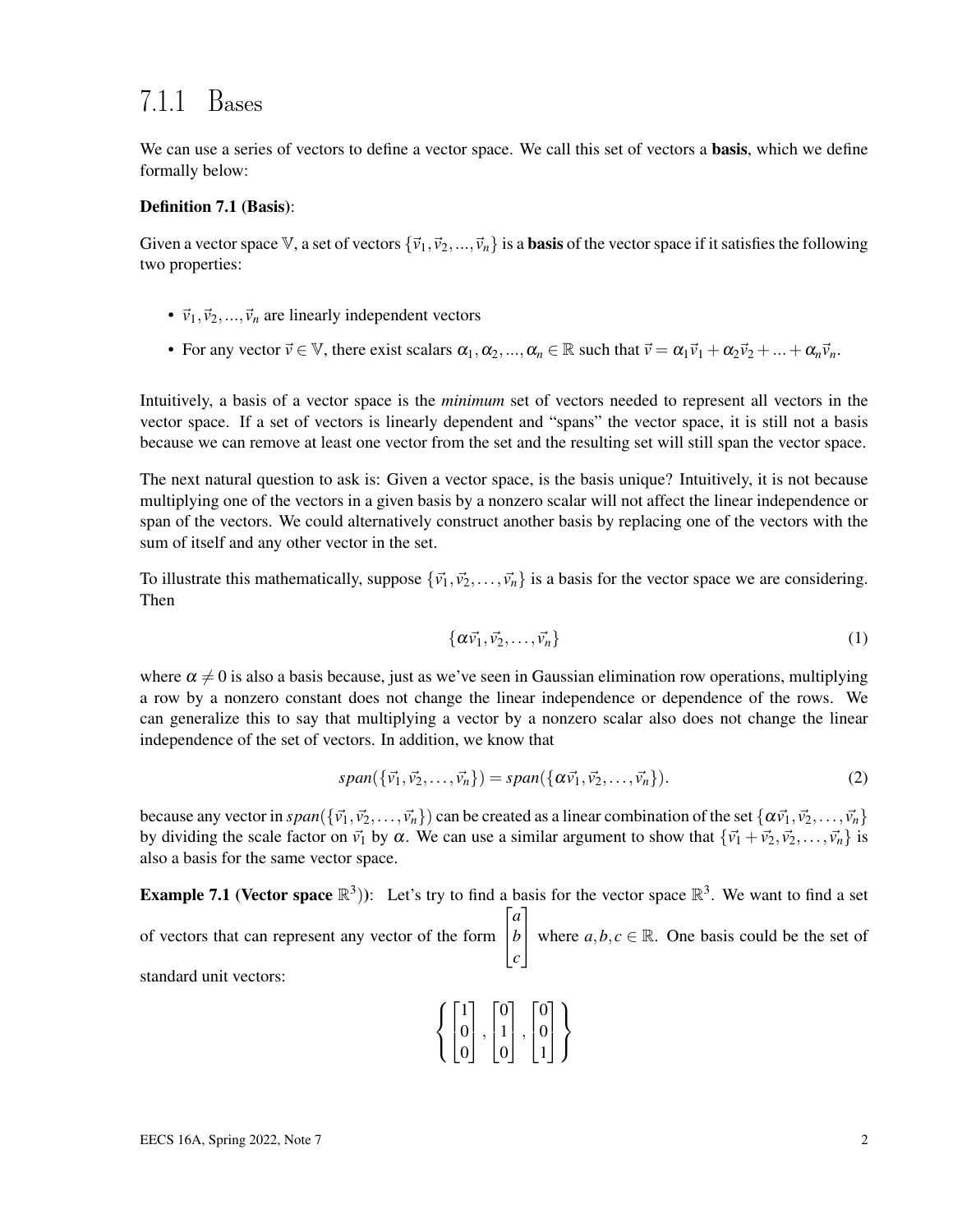The set of vectors is linearly independent and we can represent any vector  $\sqrt{ }$  $\overline{1}$ *a b c* 1 in the vector space using the three vectors:

$$
\begin{bmatrix} a \\ b \\ c \end{bmatrix} = a \begin{bmatrix} 1 \\ 0 \\ 0 \end{bmatrix} + b \begin{bmatrix} 0 \\ 1 \\ 0 \end{bmatrix} + c \begin{bmatrix} 0 \\ 0 \\ 1 \end{bmatrix}.
$$
 (3)

Alternatively, we could show that

$$
\left\{\begin{bmatrix}1\\1\\0\end{bmatrix},\begin{bmatrix}0\\1\\1\end{bmatrix},\begin{bmatrix}1\\0\\1\end{bmatrix}\right\}
$$

is a basis for the vector space.

Now that we have defined bases, we can define the dimension of a vector space.

**Definition 7.2 (Dimension):** The dimension of a vector space is the number of basis vectors.

Since each basis vector can be scaled by one coefficient, the dimension of a space as the fewest number of parameters needed to describe an element or member of that space. The dimension can also be thought of as the degrees of freedom of your space – that is, the number of parameters that can be varied when describing a member of that space.

**Example 7.2 (Dimension of**  $(\mathbb{R}^3, \mathbb{R})$ ): Previously, we identified a basis

|   | $\mathbf{\Omega}$ | ٦ |  |
|---|-------------------|---|--|
| 0 |                   |   |  |
|   |                   |   |  |

for the vector space  $(\mathbb{R}^3, \mathbb{R})$ . The basis consists of three vectors, so the dimension of the vector space is three.

Note that a vector space can have many bases, but each basis must have the same number of vectors. We will not prove this rigorously, but let's illustrate our arguments. Suppose a basis for the vector space we're considering has *n* vectors. This means that the minimum number of vectors we can use to represent all vectors in the vector space is *n*, because the vectors in the basis would not be linearly independent if the vector space could be represented with fewer vectors. Then we can show that any set with less than *n* vectors cannot be a basis because it does not have enough vectors to span the vector space — there would be some vectors in the vector space that cannot be expressed as a linear combination of the vectors in the set. In addition, we can show that any set with more than *n* vectors must be linearly dependent and therefore cannot be a basis. Combining the two arguments, we have that any other set of vectors that forms a basis for the vector space must have exactly *n* vectors.

We introduced quite a few terms in this lecture note, and we'll see how we can connect these with our understanding of matrices in the next lecture note!